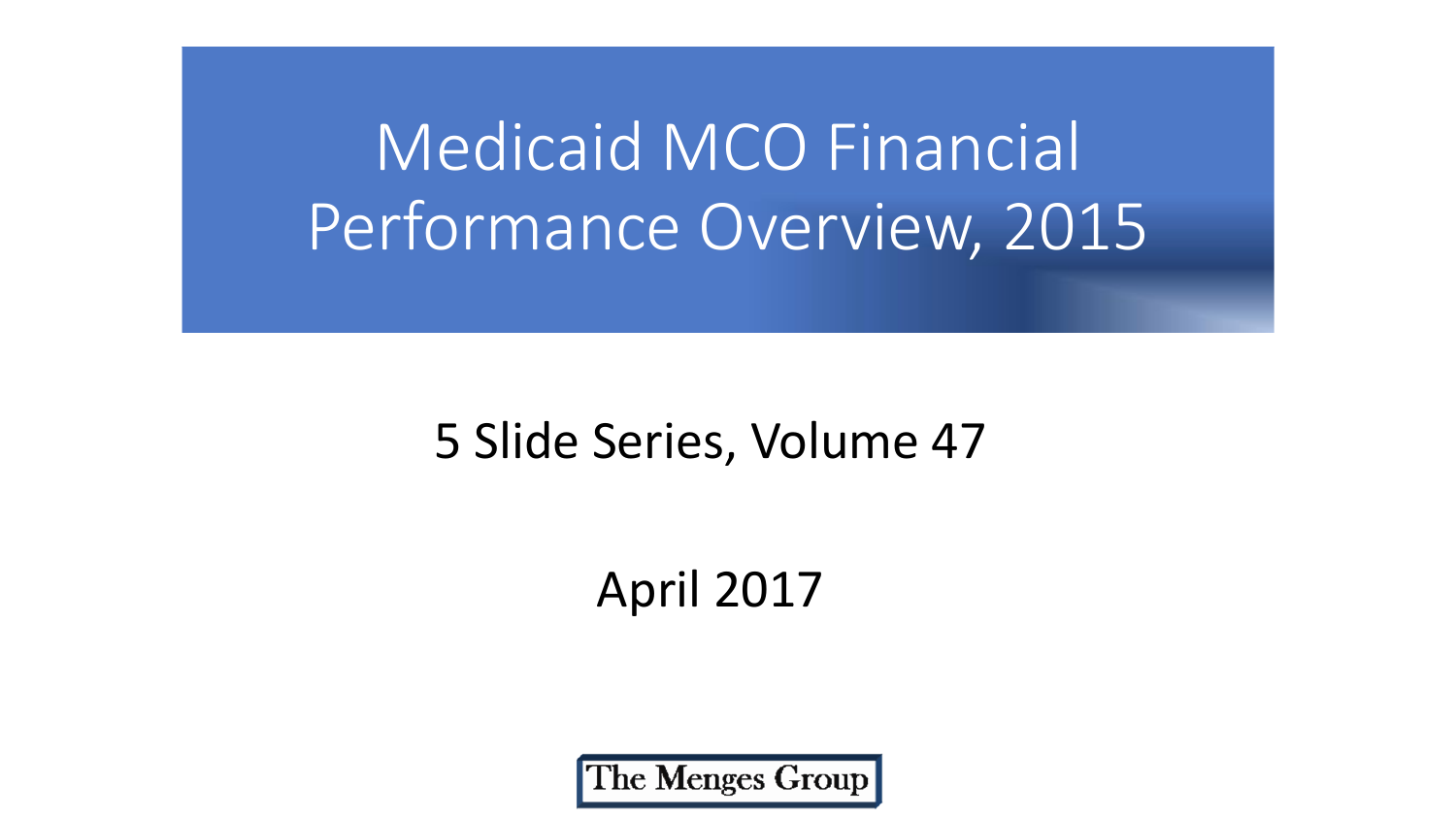### Introduction

- This edition of our 5 Slide Series looks at Medicaid MCO financial performance during 2015, assessing:
	- Distribution of Medicaid MCOs by size (Medicaid revenue), and the relationship of MCO size to MCO operating margins
	- Distribution of Medicaid MCOs by percentage operating margin
- These figures were tabulated by obtaining hundreds of Medicaid MCO financial statements and creating a master data file of key financial performance indicators. Extensive data have been compiled for calendar years 2011 – 2015; CY2016 financial results are currently being compiled.
- 199 MCOs were included in these tabulations.
	- Many of these Medicaid health plans operate additional lines of business. While data on all lines of business are being captured, only their Medicaid line of business performance statistics are presented in this document.
	- Health plans with less than \$10 million in 2015 Medicaid revenues were excluded from our analyses.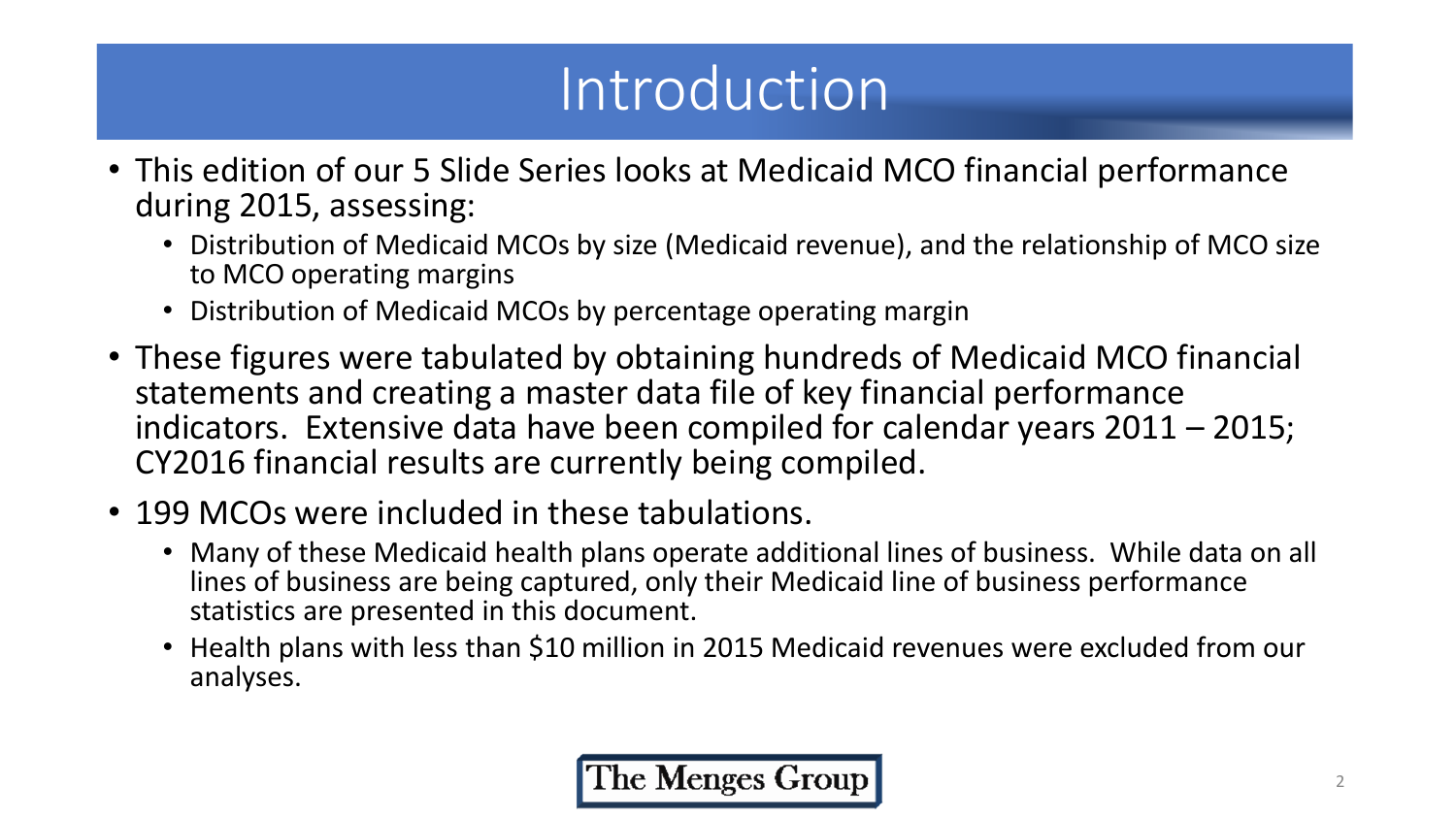#### Distribution of Medicaid MCOs by 2015 Operating Margin

| <b>2015 Operating Margin</b> |                  |                   | <b>Collective</b> |
|------------------------------|------------------|-------------------|-------------------|
| on Medicaid Line of          | <b>Number of</b> | <b>Percent of</b> | <b>Operating</b>  |
| <b>Business</b>              | <b>MCOs</b>      | <b>MCOs</b>       | <b>Margin</b>     |
| 5.0% or larger gain          | 50               | 25%               | 7.8%              |
| $ 0\% - 4.99\%$ gain         | 92               | 46%               | 2.5%              |
| 0% - 4.99% loss              | 37               | 19%               | $-1.7%$           |
| 5.0% or greater loss         | 20               | 10%               | $-9.4\%$          |
| <b>Total</b>                 | 199              | 100%              | 2.4%              |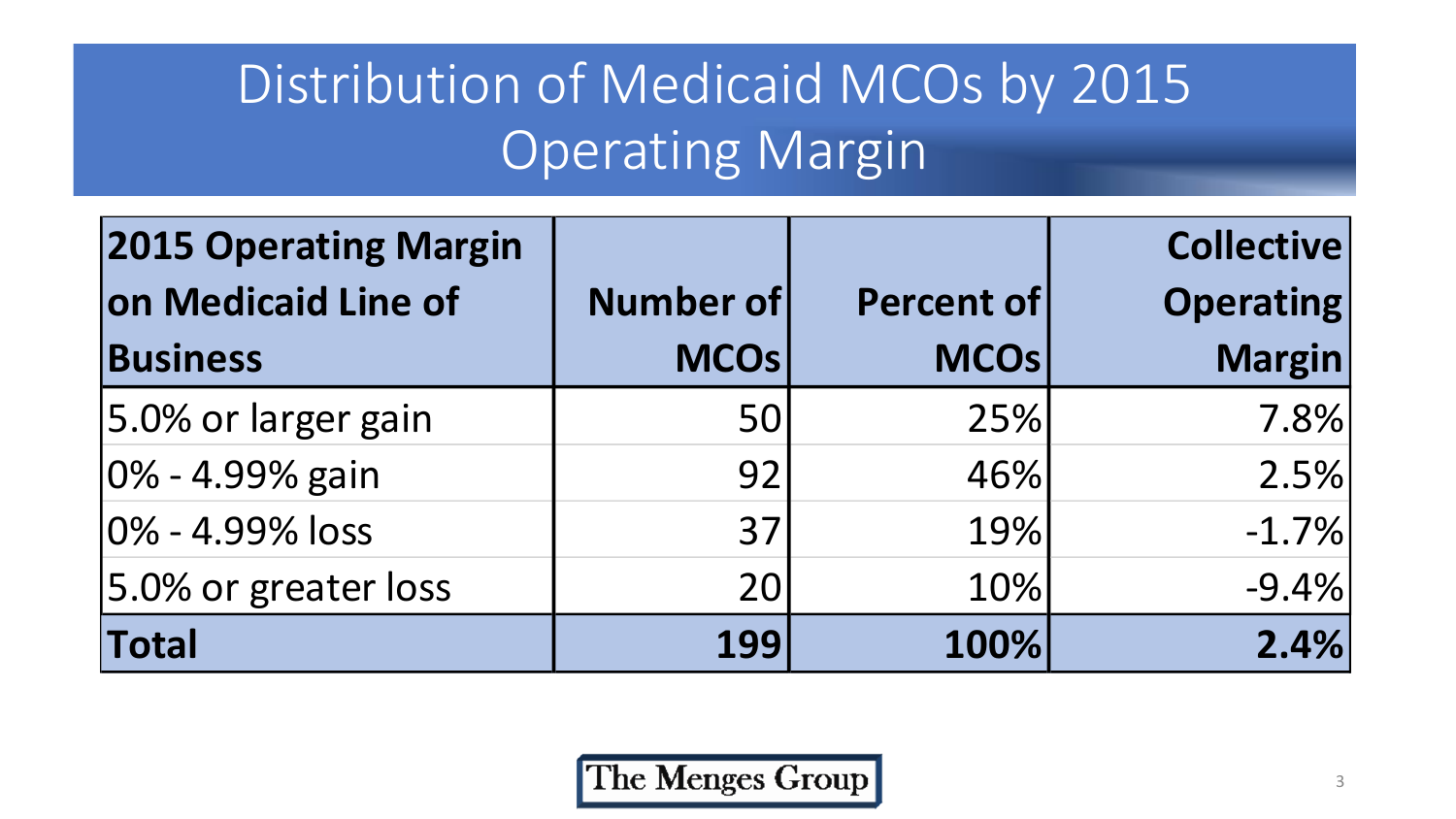# 2015 Medicaid MCO Financial Performance by Plan Size Cohort

|                              |              |              |               |                               | <b>Medicaid</b>  |
|------------------------------|--------------|--------------|---------------|-------------------------------|------------------|
|                              |              |              | <b>CY2015</b> |                               | <b>Operating</b> |
|                              |              |              |               | Medicaid CY2015 Medicaid      | Income as        |
| <b>Revenue from Medicaid</b> | Number of    | Percent of   |               | Revenue (\$ Operating Income) | Percent of       |
| Line of Business, CY2015     | <b>MCOsl</b> | <b>MCOsl</b> | billions)     | $(S$ billions)                | <b>Revenue</b>   |
| \$10 Million - \$199 Million | 53           | 27%          | \$5.3\$       | \$0.13                        | 2.4%             |
| \$200 - \$499 Million        | <b>50</b>    | 25%          | \$17.5        | \$0.41                        | 2.3%             |
| \$500 - \$999 Million        | 41           | 21%          | \$30.0\$      | \$0.26                        | 0.9%             |
| $ $1$ billion and above      | 55           | 28%          | \$96.2        | \$2.73                        | 2.8%             |
| Total                        | <b>199</b>   | 100%         | \$149.0       | \$3.52                        | 2.4%             |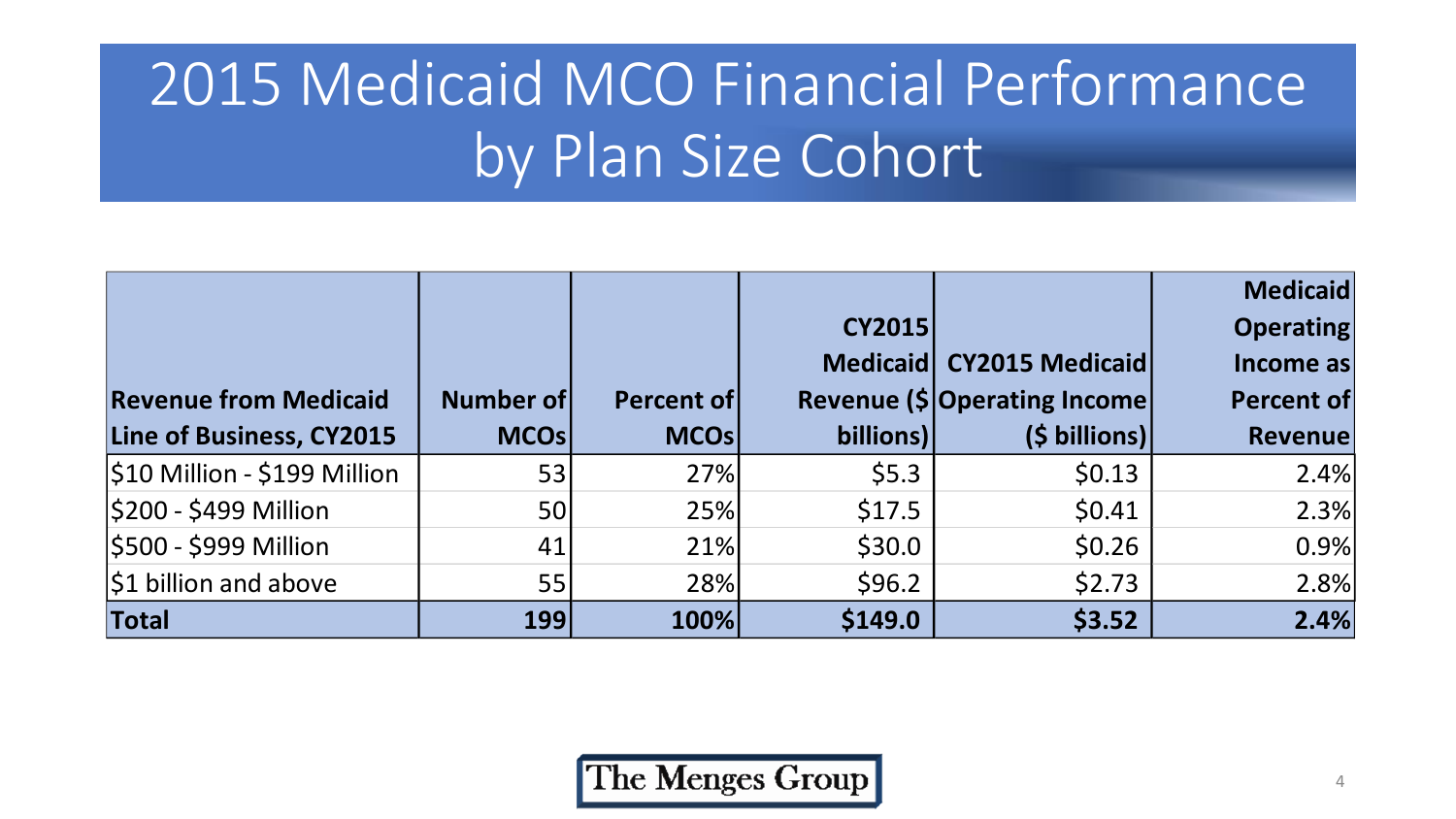## Key Findings From Our Tabulations

- The 199 Medicaid MCOs collectively achieved a 2.4% operating margin on their Medicaid business.
- Across the 199 MCOs, the average (mean) 2015 Medicaid revenue was \$749 million; the average (mean) Medicaid operating margin was a gain of \$17.7 million.
- Extensive variation in financial performance occurred:
	- 71% of the MCOs achieved an operating gain on their Medicaid line of business; these plans' average gain was \$32.7 million
	- 29% suffered a loss; the average loss was \$19.6 million
- There was no clear correlation between a Medicaid MCO's size and it's percent operating income during 2015.